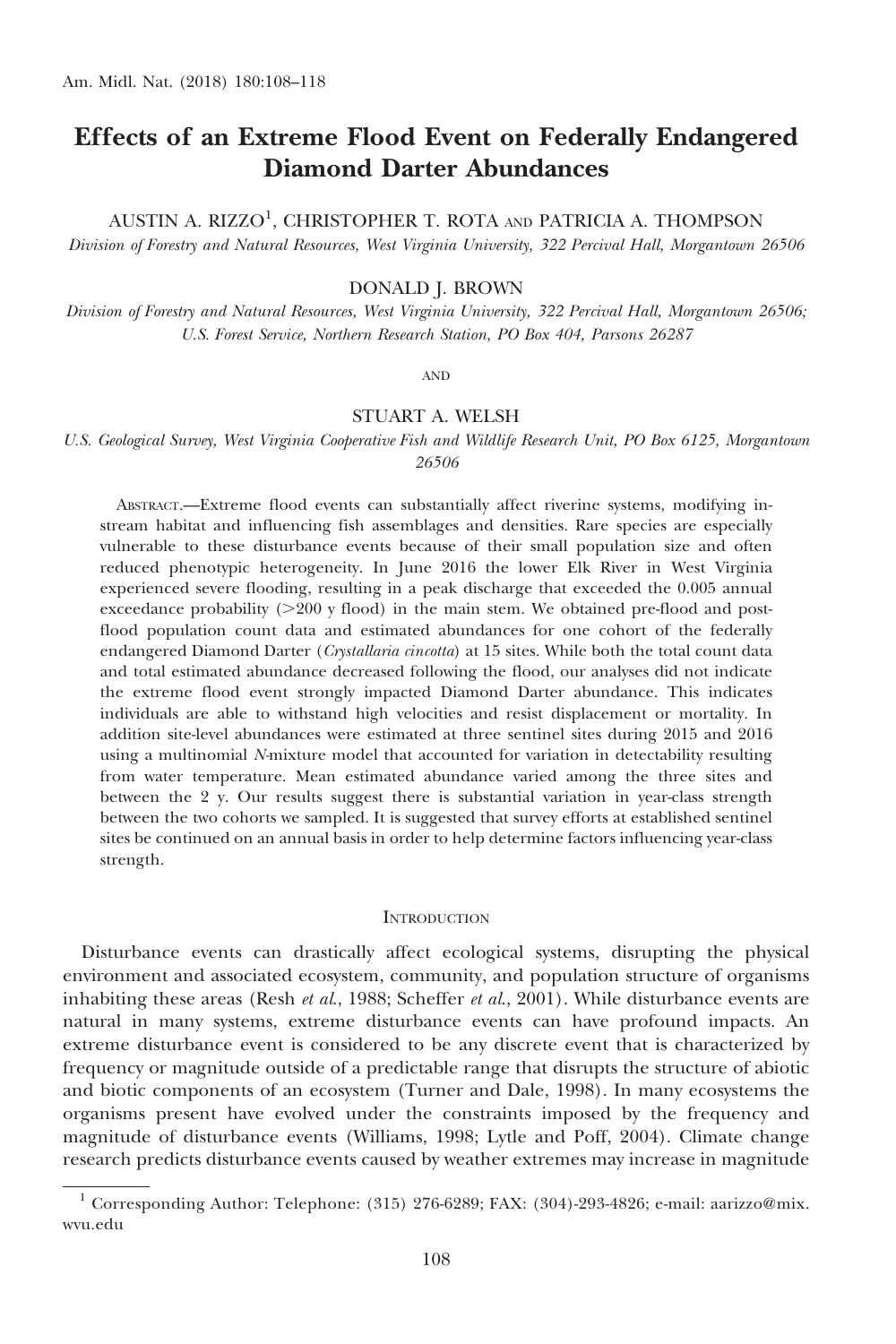and frequency in some regions of the world (Aldous et al., 2011; IPCC, 2013). Research suggests changes in the nature of disturbance regimes could push some ecosystems beyond a threshold of dynamic equilibrium (Scheffer et al., 2001; Jentsch et al., 2007; Death et al., 2015).

Extreme flood events (i.e., flows with a  $1\%$  annual exceedance probability [AEP]) can greatly modify instream habitat (Death et al., 2015). The severity of such events on river geomorphology is largely contingent upon the nature of the stream channel form, magnitude of the flood, and the ability of floodwaters to become laterally expansive into floodplains and backwater areas (Lytle and Poff, 2004; Death et al., 2015). Major flood events can influence fish assemblages and fish densities, although the exact nature of the relationship between a flood and these features varies (Aldous  $et al., 2011$ ). For example Collins et al. (1981) witnessed the elimination of an endangered fish population resulting from an extreme flood event in a desert stream, and Carlson et al. (2016) found numerous fish species exhibited greater relative abundance after a flood. Research has shown that while some severe floods can negatively affect a lotic ecosystem, others have been found to have negligible effects, or even result in long-term benefits to an ecosystem (Williams, 1998; Death et al., 2015). In a study conducted by Death et al. (2015), researchers found some extreme floods negatively affect river systems by aiding in the dispersal of invasive species and mobilizing sediment and toxic chemicals; however, extreme floods also were shown to benefit some riverine biota by increasing habitat complexity and the floodplain area. A flood's effect on a fish population largely depends on the timing of the event relative to the ontogenetic stage of present cohorts, frequency and predictability of the event, magnitude and duration of the event, and the availability of refugia (Fausch et al., 2001; Lytle and Poff, 2004; Death et al., 2015; George et al., 2015). Additionally, research has suggested aquatic systems already severely stressed by anthropogenic factors  $(e.g., high$  nutrient and contaminant loads, increased sedimentation, invasive species) may be more prone to negative effects ( $e.g.,$  decreased diversity and abundance) by severe flood events (Staudt  $et$ al., 2013; Death et al., 2015).

Rare species are especially vulnerable to stochastic disturbance events because of their small population size and often reduced phenotypic heterogeneity (Caughley, 1994; Hellmair and Kinziger, 2014). Research has shown rare species are at an elevated risk of extinction when disturbance events occur that are outside of the evolutionary experience of that species, especially when these disturbance events occur at a frequency that outpaces the adaptive capabilities of the species (Williams, 1998; Brook *et al.*, 2008). For many species that have become extinct, the final quietus is often unrelated to those processes that initially triggered their population decline. Instead, the cause of extinction is often associated with stochastic events, such as genetic, demographic, catastrophic, and/or environmental events (Lande, 1993; Brook et al., 2008).

The Diamond Darter is federally endangered and known to occur within the lower 50 river kilometers (rkm) of the Elk River in West Virginia. Museum specimens indicate the Diamond Darter was once distributed throughout the Ohio River Basin, but it is now likely extirpated from the Muskingum River, the Ohio River, the Green River, and the Cumberland River drainage (Welsh and Wood, 2008; Welsh et al., 2009; Welsh et al., 2014). The Diamond Darter obtained its endangered status because of its small range and population size, and continued anthropogenic threats to its habitat (USFWS, 2013).

In this study we investigated changes in Diamond Darter relative abundance after a high magnitude flood event in the Elk River, West Virginia. Diamond Darter surveys were conducted at 15 sites within the lower 50 rkm of the Elk River in 2016, to evaluate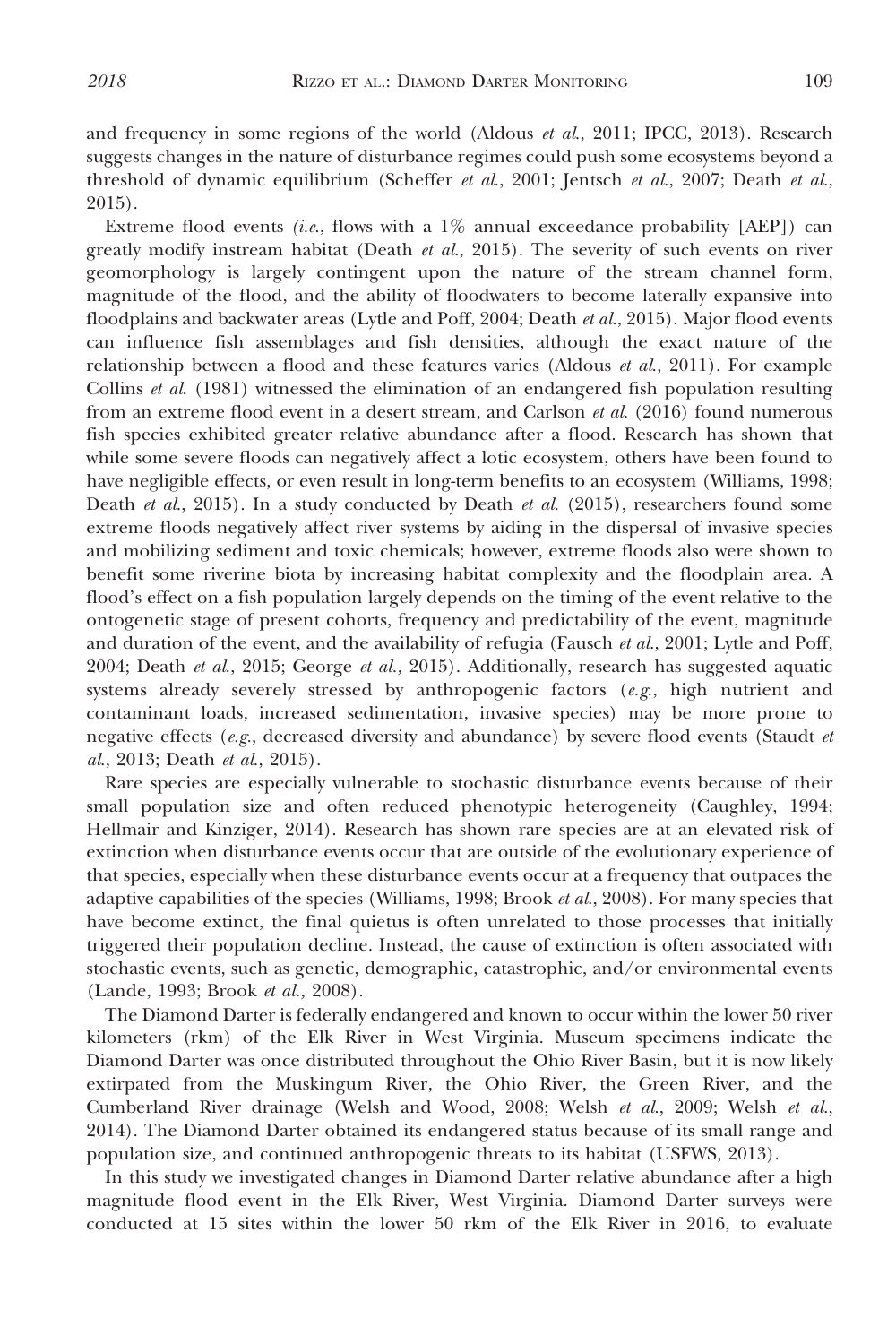



FIG. 1.—Map showing locations of 15 Diamond Darter Crystallaria cincotta study sites on the Elk River, West Virginia. The sites were used to investigate the potential influence of an extreme flood event on abundance (flood sites  $+$  sentinel sites), and between-year changes in abundance (sentinel sites). Sentinel site names (Clendenin, Reamer, and Walgrove) are included in the map

distribution and abundances of this species within the river. In addition we assessed changes in mean estimated abundances at three sentinel sites between the 2015 and 2016 sampling seasons. Collectively, these analyses provide useful insights into the potential short-term effects of major flood events on Diamond Darter abundance and provide valuable information that will be useful for future population monitoring efforts.

#### **METHODS**

## STUDY AREA

The Elk River runs through the Appalachian Plateau in central West Virginia, following a 290 rkm course from its headwaters in Pocahontas County to its confluence with the Kanawha River near the city of Charleston (Fig. 1). The  $4000 \text{ km}^2$  watershed is 90% forested, river geology largely consisting of sandstone and shale bedrock (Strager, 2008). The Elk River is impounded at Sutton Dam (6 km<sup>2</sup> reservoir), which is about 190 rkm upstream of the mouth of the river. Below the dam, the river is characterized as low gradient, with long deep pools separated by short riffle areas (Welsh et al., 2013). The Elk River is currently on West Virginia's Clean Water Act section 303(d) list because of impaired waters, due largely to violations of fecal coliform levels and dissolved metals (Strager, 2008). In addition the Elk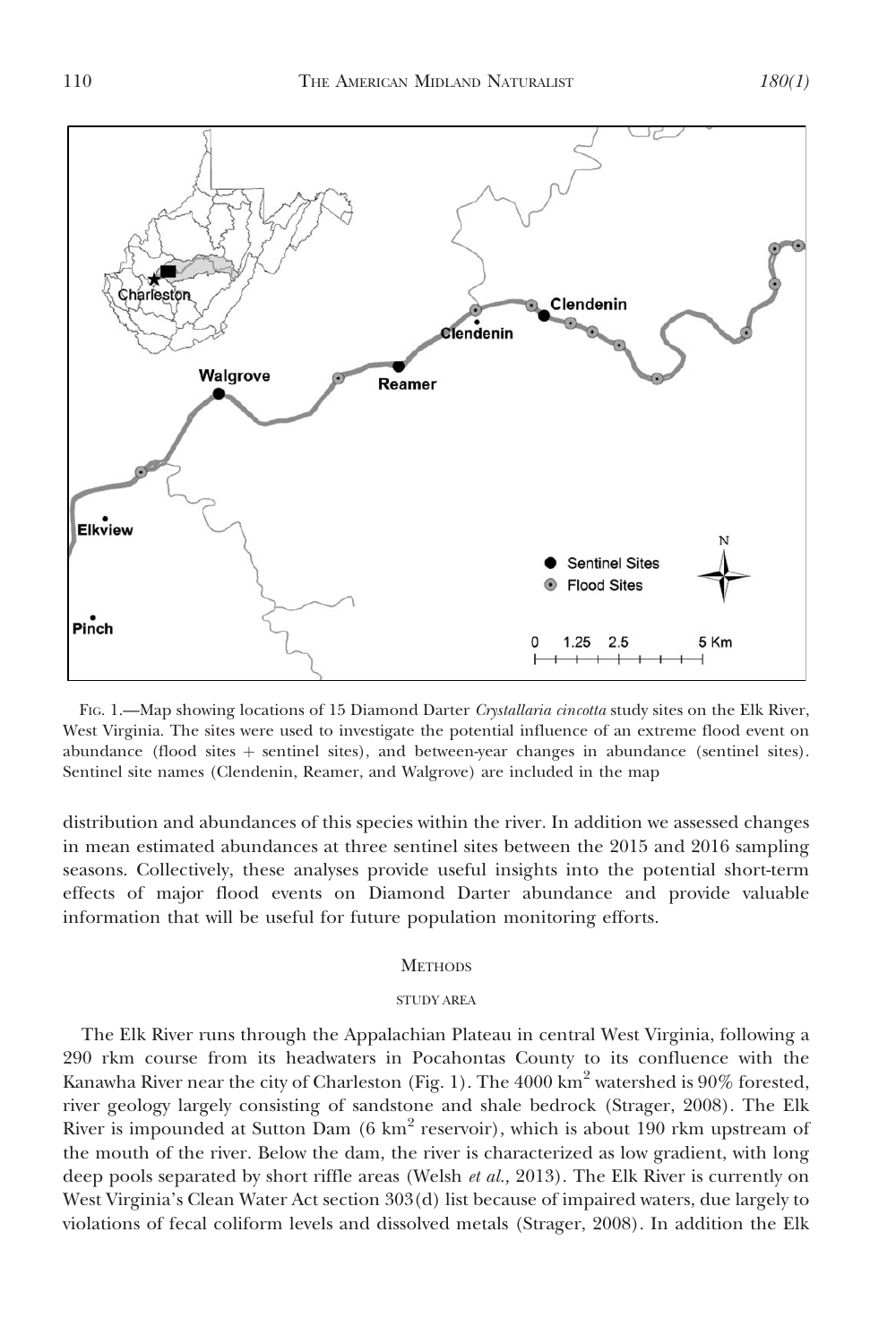River has experienced a number of anthropogenic disturbance events in the last decade (Bahadur and Samuels, 2014; USCSB, 2016). While the Elk River has experienced a number of different stressors, it is still regarded as being one of the most diverse rivers in West Virginia, with approximately 100 fish species and 30 mussel species. In addition the Elk River has scored high on the West Virginia Stream Condition Index (WVSCI), which uses benthic macroinvertebrate metrics (WVDEP, 1997). This high benthic macroinvertebrate score indicates the water quality within the Elk River is clean enough to support a diverse and abundant community of benthos, which is generally a reliable indicator of aquatic ecosystem health (WVDEP, 1997). Our study area includes the lower 50 rkm of the Elk River where the Diamond Darter is known to occur (Fig. 1).

Approximately 1 wk after our initial searches (late June 2016), the region experienced severe flooding from a series of thunderstorms that resulted in a rainfall recurrence interval of less than once every 1000 yr in several areas of the Elk River watershed (Di Liberto, 2016). The peak flow at the Queen Shoals U.S. Geological Survey (USGS) stream gauge, immediately upstream of our study sites, was between 0.005 and 0.002 annual exceedance probability (AEP), which corresponded to a flood recurrence interval of 200 and 500 yr, respectively (Wiley and Atkins, 2010).

## DATA COLLECTION

Sites were surveyed using a search method that employs the use of spotlighting at night with flashlights within wadeable sections of the river (Welsh et al., 2013). This method has proven to be effective only in glide habitats (areas immediately upstream of riffles). Glides are shallow enough to wade transects and have a smooth water surface, which allows the spotlighter to see through the water column to the substrate (Welsh  $et al., 2013$ ). As a result of water level fluctuations in the river, the number of transects required to search a site varied by sampling night. Consequently, there was no standard number of transects sampled per sampling occasion. Counts of Diamond Darters were summed across all transects at a site to get a total count during a sampling occasion (Rizzo  $et al., 2017a$ ).

Fifteen known-occupied glide areas (sites) were sampled (Fig. 1; Table 1) to investigate single-year pre-flood vs. post-flood relative abundance. Sampling events included three searches conducted during 2016; one in mid-June (prior to the flood), one in July (after the water levels and turbidity had returned to pre-flood levels), and one in September (to determine if any lag-effects of the flood occurred throughout the season).

We used three of the 15 sites, which were each sampled 15 times between the months of May–October in 2015 and 2016 to investigate multi-year changes in abundance. Periods of high river discharge or high water turbidity prevented sampling during the late fall and early spring, and periodically throughout the sampling season of both years. Only surveys conducted following the flood event were included in the analyses for the 2016 sampling season. This was done to ensure that the 2016 sampling season could be considered a 'closed-season' where no mass migration or mortality occurred (Donovan and Hines, 2007). Water temperature was found to influence individual Diamond Darter detectability in a previous study conducted in 2015 (Rizzo *et al.*, 2017a). Therefore, water temperature was recorded during each sampling event to use as a detection covariate.

#### DATA ANALYSES

Pre-flood vs. post-flood relative abundance.—A paired randomization test with 10,000 iterations was used to determine if raw count numbers at each site differed between pre- and post-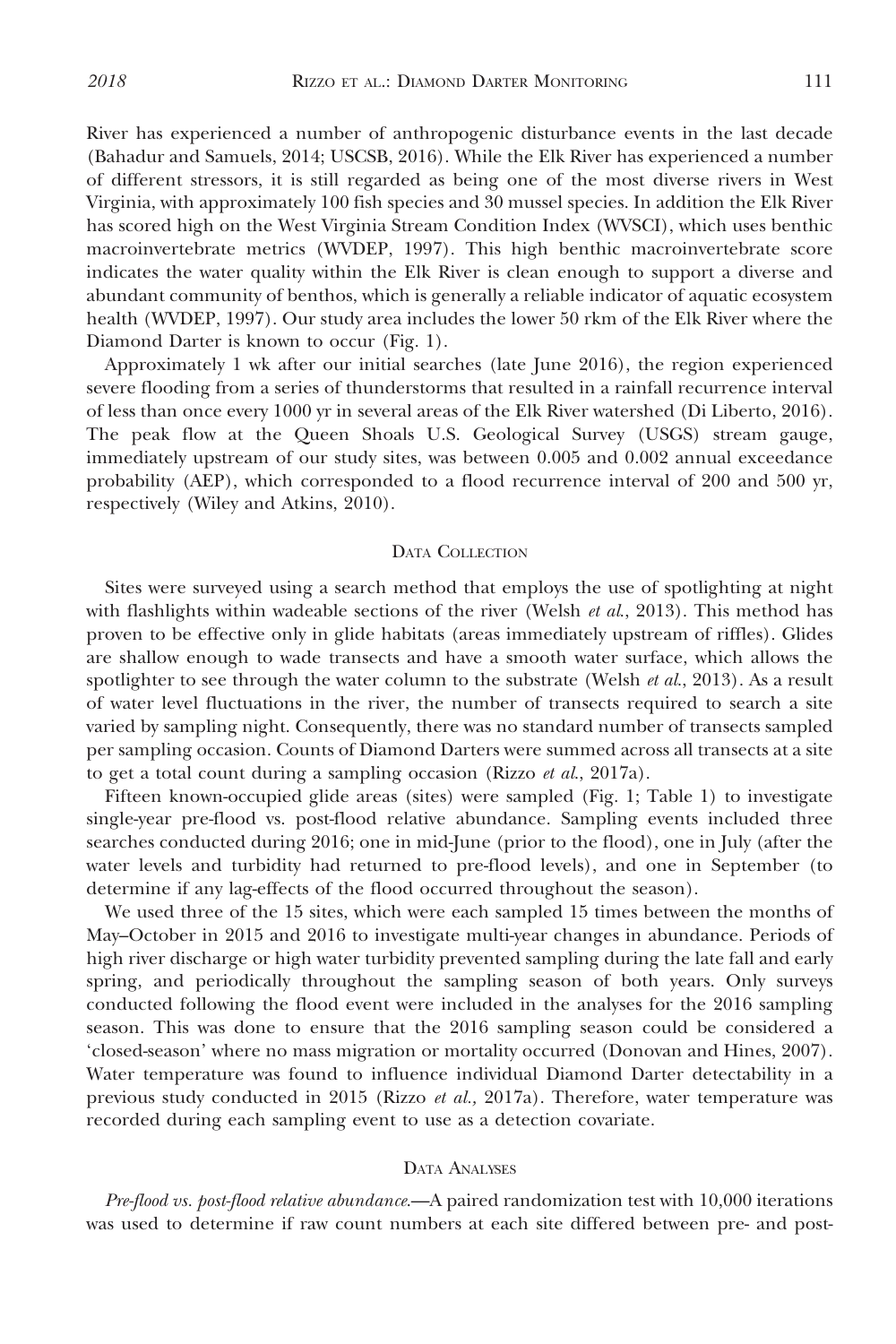| Site number    | Site name            | X         | V            | Sentinel site |
|----------------|----------------------|-----------|--------------|---------------|
| 1              | Northern             | 38.50684  | $-81.2404$   |               |
| $\overline{2}$ | Sign                 | 38.505981 | $-81.248472$ |               |
| 3              | <b>Stuart</b>        | 38.496545 | $-81.248359$ |               |
| $\overline{4}$ | Porter Creek         | 38.483412 | $-81.258078$ |               |
| 5              | Queen Shoals         | 38.47096  | $-81.28854$  |               |
| 6              | <b>Church</b>        | 38.47993  | $-81.30156$  |               |
| 7              | Morris Creek         | 38.483503 | $-81.310782$ |               |
| 8              | Gross's              | 38.485797 | $-81.318197$ |               |
| 9              | Clendenin            | 38.487817 | $-81.327258$ | X             |
| 10             | Carlos's Landing     | 38.49057  | $-81.33163$  |               |
| 11             | <b>Bob Evans</b>     | 38.489228 | $-81.350723$ |               |
| 12             | Reamer               | 38.474105 | $-81.376919$ | X             |
| 13             | Gristmill Lane       | 38.470799 | $-81.397556$ |               |
| 15             | Walgrove             | 38.466494 | $-81.438404$ | X             |
| 16             | <b>BoyScout Camp</b> | 38.445335 | $-81.464889$ |               |

TABLE 1.—Study Site Coordinates

flood searches at the 15 sites. The P-value obtained from this test represents the proportion of trials resulting in a count difference between sampling events as great or greater than the one obtained (Sokal and Rohlf, 1995). This test was performed using count data corrected for incomplete detection based on the relationship between water temperature and detection probability  $(p)$ . Detection probability is the probability of detecting an individual organism during a sampling event (Royle, 2004). Detection probabilities were determined from replicated count surveys conducted in 2015 and 2016, and therefore represent a modification to the p function in Rizzo et al. (2017a). Count data were corrected by dividing the raw count of Diamond Darters found at a site on a particular night by the  $\hat{p}$  associated with the known water temperature value recorded during that sampling event.

Multi-year changes in abundance.—N-mixture models (Royle, 2004) were used to estimate site-level abundances at our three sentinel sites, which we implemented in the 'unmarked' (Fiske and Chandler, 2011) and 'AICcmodavg' (Mazerolle, 2016) packages in program R (R Developmental Core Team, 2017). N-mixture models are a class of hierarchical models that use spatially and temporally replicated count data to model abundance  $(N)$  and  $p$ . Abundance at a site is typically considered a latent variable because of imperfect detection and therefore must be modeled using count data and  $p$  (Royle, 2004; Fiske and Chandler, 2011). As a result of variable temporal conditions ( $e.g.,$  time of day, weather conditions) and/or site-specific conditions (e.g., type of habitat), there is often extrinsic heterogeneity found in individual detection probabilities among sampling events. N-mixture models can account for this heterogeneity by including relevant  $p$  covariates (Veech et al., 2016).

We used single-season  $N$ -mixture models to estimate  $N$  each year (Kéry and Royle, 2016). Because of our limited dataset, we chose to treat each site-year combination as a separate site, therefore increasing our sample size  $(n = 6)$  for model fitting. This 'stacked' site-year analysis, using a single-season model, has been shown to be a more effective method than a multi-season model when using N-mixture modeling on smaller datasets (Yamaura et al., 2011). By structuring our data in this site-year 'stacked' format, it essentially creates an open model in which N [site,year] is completely independent of N [site, year  $+1$ ]. Demographic closure was assumed for each 'stacked' site based on analysis of age class size structure throughout the season (Rizzo et al., 2017b). Based on a previous study conducted by Rizzo et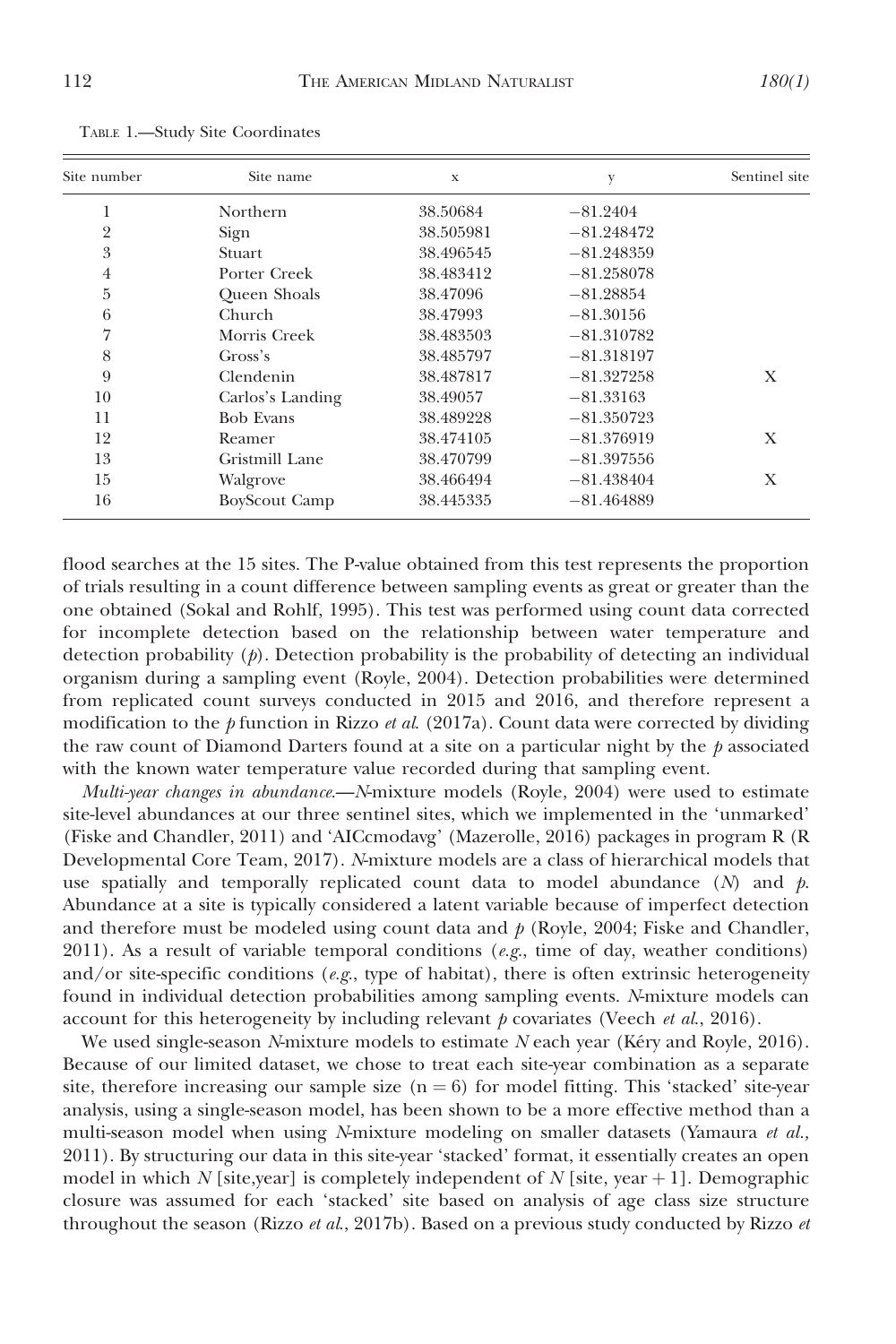TABLE 2.—Four candidate models for explaining variation in abundance and detection probability during surveys of the endangered Diamond Darter Crystallaria cincotta. For each model, the Quasi-Akaike Information Criterion adjusted for sample size  $(QAIC<sub>c</sub>)$ , the delta QAICc, QAICc weight  $(w<sub>i</sub>)$ , the number of parameters  $(K)$ , and the maximum log likelihood  $(-2 \log(L))$  are given. The abundance variables evaluated include SITE, YEAR, and SITE  $+$  YEAR

| Covariates    |                                   |   |                   |                  |       |              |
|---------------|-----------------------------------|---|-------------------|------------------|-------|--------------|
| Abundance     | Detection                         | Κ | OAIC <sub>c</sub> | $\triangle$ OAIC | $w_i$ | $-2 \log(L)$ |
| $STTE + YEAR$ | $(WTEMP + WTEMP2)$                |   | 511.6             | 0.00             | 1.00  | $-276.778$   |
| <b>SITE</b>   | $(WTEMP + WTEMP2)$                | 6 | 528.3             | 16.75            | 0.00  | $-300.152$   |
| $\sim$        | $(\text{wtemp} + \text{wtemp}^2)$ | 4 | 719.5             | 207.91           | 0.00  | $-335.734$   |
| YEAR          | $(WTEMP + WTEMP2)$                | 5 | Inf               | Inf              | 0.00  | $-310.020$   |

al. (2017b), researchers determined that only one age class of Diamond Darters was being sampled using the spotlight sampling technique in glide habitat. Additionally, adjusted abundance estimates (*i.e.*, counts/ $\phi$ ) were similar throughout the sampling season, lending support to our assumption that this age class within our populations was closed.

A total of four a priori models were constructed to examine among site and between year variation (Table 2). We included water temperature as a  $p$  covariate in all four models (Rizzo, 2017). The number of models included was partially restricted by the small sample size. Model complexity was minimized due to small sample size. A Poisson distribution was chosen for the state process after comparing Akaike Information Criterion (AIC<sub>c</sub>) values and residual diagnostic plots for three distributions (i.e., Poisson, zero-inflated Poisson, and negative binomial; Kéry and Royle, 2016).

Once the error distribution of the latent abundance process was determined ( $e.g.,$  Poisson, Zero-inflated Poisson, Negative Binomial), candidate models were ranked according to  $QAIC_c$ , corrected for small sample size. The model with the lowest  $QAIC_c$  was considered to be the most parsimonious among the collection of candidate models and all models within seven  $QAIC<sub>c</sub>$  values of the minimum were considered to have some support (Burnham and Anderson, 2002). Abundances were estimated from the best-fitting model using model coefficients. Model goodness-of-fit was evaluated using a parametric bootstrap of the Pearson chi-square statistic (Mazerolle, 2016). The goodness-of-fit test indicated the data were overdispersed and we accounted for this by inflating the estimated standard errors and 95% confidence intervals (CI) based on the  $\hat{c}$  value (i.e., 3.61), using the function 'modavgPred' in the software package 'AICcmodavg' (Mazerolle, 2016). Confidence intervals (CI) were estimated by first multiplying the variance/covariance matrix by the  $\hat{c}$  value, extracting the adjusted standard deviation, and then taking each point estimate  $+/- 1.96$  \* standard error. The importance of abundance and detection variables of the best model was evaluated by examining 95% confidence intervals.

### **RESULTS**

 $N-mixture model$ —A model including site  $+$  year as abundance covariates had substantial support ( $OAIC_c = 511.6$ ,  $w_i = 1.00$ ; Table 2). Water temperatures near 22 C resulted in the highest detection probability (Fig. 2). Detection probability when surveying at the optimal temperature was approximately 13.5% greater than when surveying at 14 C and 30 C.

Pre-flood vs. post-flood relative abundance.—We documented 36 Diamond Darters during preflood searches and 21 Diamond Darters during post-flood searches at our 15 study sites.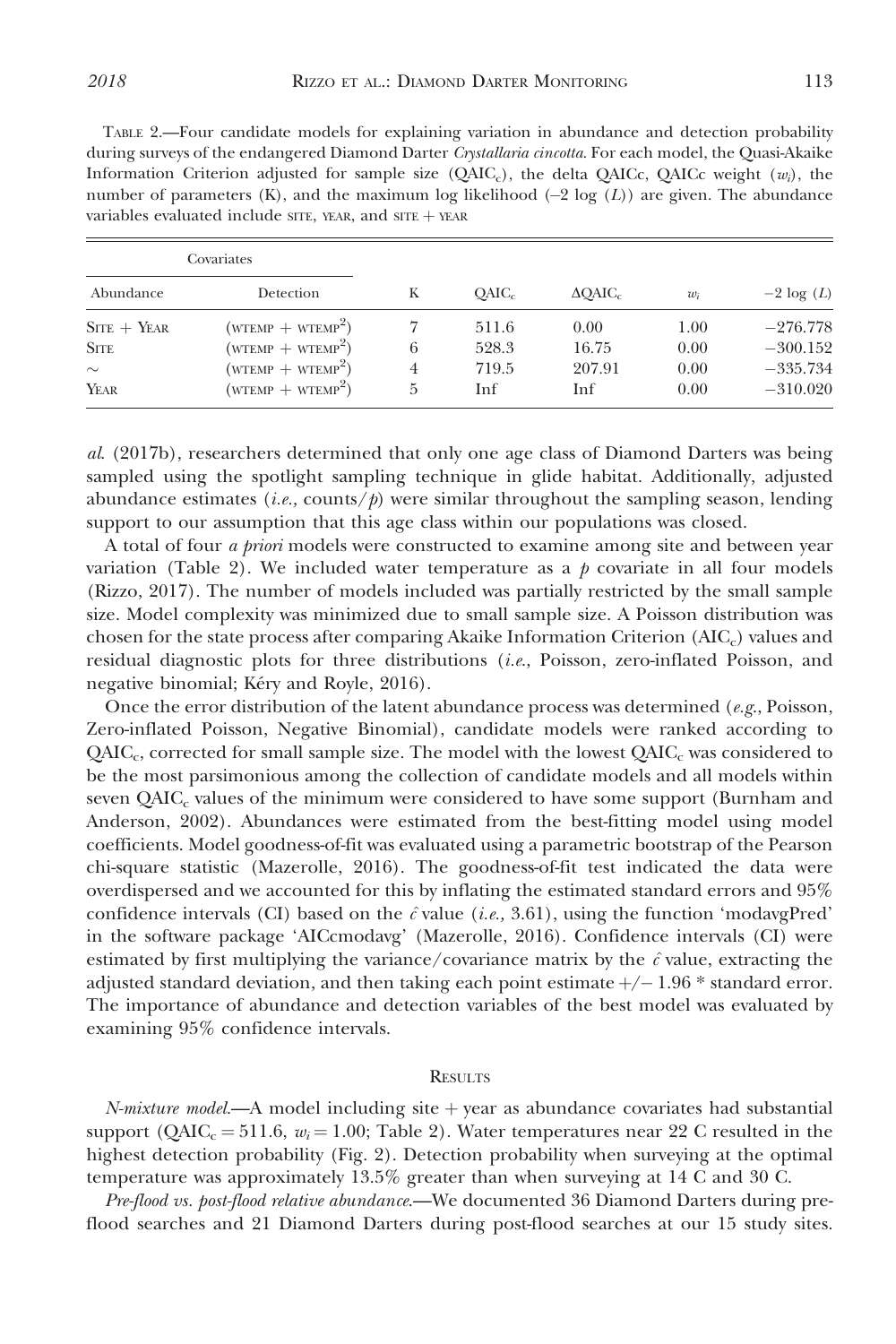![](_page_6_Figure_1.jpeg)

FIG. 2.—Relationship between water temperature and per-individual detection probability  $(p)$  of the endangered Diamond Darter Crystallaria cincotta based on 90 surveys conducted at 3 sites in the Elk River, West Virginia during 2015 and 2016. The gray band encompasses the 95% confidence interval

Uncorrected count data did not differ between pre-flood and post-flood searches  $(P=0.296)$ . Correcting count data based on  $\dot{p}$  indicated total pre-flood abundance was 250 (95% CI = 175.0–435.5), and total post-flood abundance was 190 (95% CI = 131.4–339.9).

Multi-year changes in abundance.—Diamond Darter estimated abundances varied between 2015 and 2016 sampling seasons. We detected Diamond Darters during 74 of the 90 total surveys in 2015 and 2016, resulting in a naive species detection probability of 0.82. Counts at the three study sites ranged from 0–42 Diamond Darters detected during a single survey event in 2015, and 0–8 Diamond Darters detected during a single survey event in 2016. Mean abundances estimates were substantially lower at all sites in 2016, but 95% CI's slightly overlapped (Table 2). Predicted abundance varied more among sites than it did between years for a given site. The Clendenin site had the highest abundance during both years, followed by the Reamer site, and then the Walgrove site (Table 3).

#### **DISCUSSION**

Our study indicates there was not a substantial short-term negative response in Diamond Darter abundance to an extreme flood event in the Elk River, West Virginia. Previous research on this species suggests that only one age class of Diamond Darters is being detected in glide habitat of the river (Rizzo et al., 2017b). Consequently, our analysis regarding the short-term effects of the flood on this species is restricted to one cohort of individuals. Although our study is limited in scope, our data provide evidence that individuals are able to withstand high velocities and resist displacement or mortality. Our results are consistent with other studies that have shown many riverine fish species are well adapted to large flood events and are able to resist short-term direct effects of these events (George et al., 2015; Carlson et al., 2016). For many rare species, these types of severe disturbances or unusual events can prove catastrophic (Collins  $et al., 1981$ ). While it is unclear how other ontogenetic stages of the Diamond Darter were affected by this event, this study does give hope to the resilience of this rare species.

Although we did not find an effect of the flood event on abundance, we did find large variability in estimated abundances between the 2 y at our three sentinel sites. Because our analysis is restricted to a single cohort of individuals, our results suggest that there are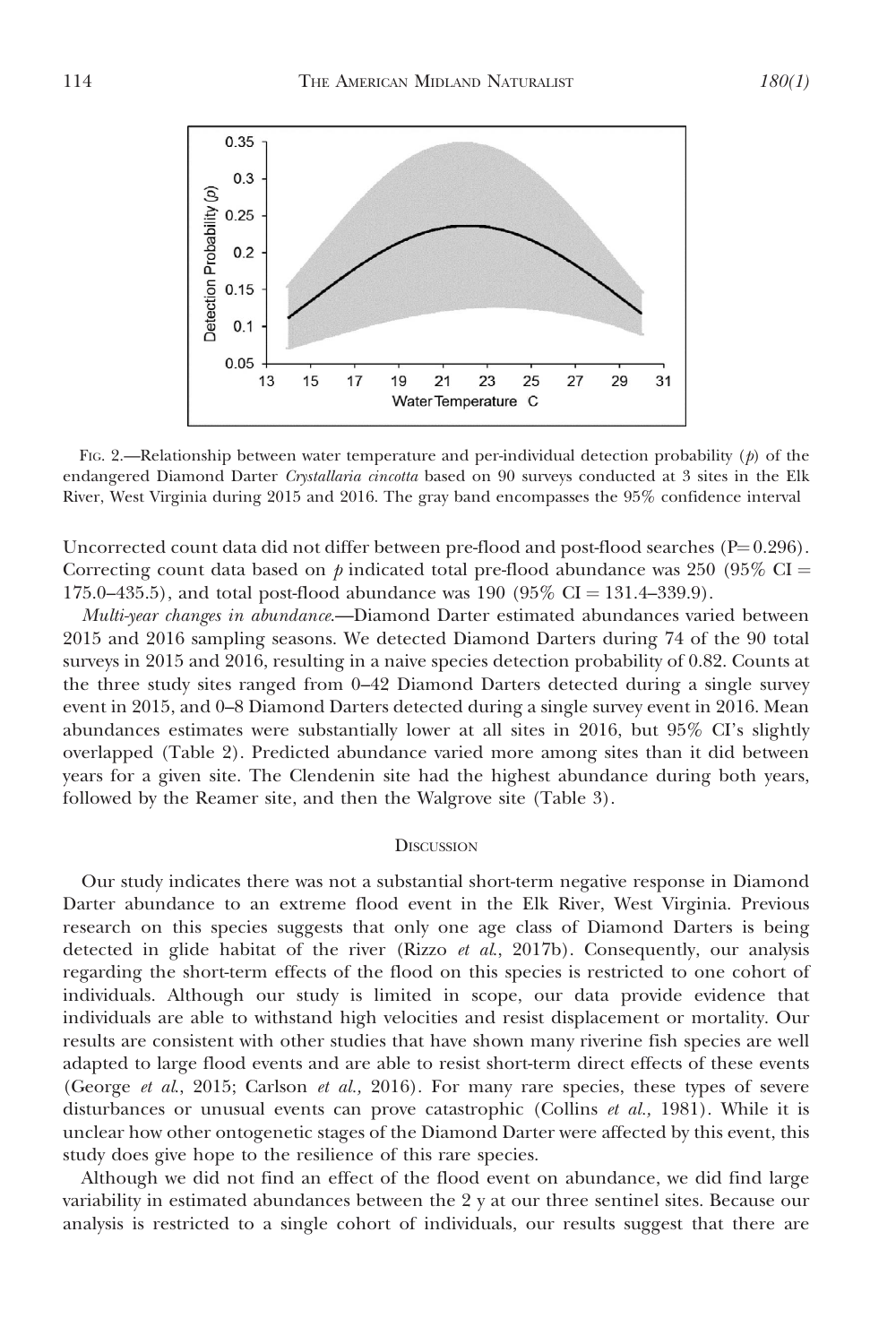| Abundance covariates          | Detection covariates |                   |
|-------------------------------|----------------------|-------------------|
|                               | $(WTEMP + WTEMP2)$   |                   |
| $\text{Site} + \text{year}$   | Estimate             | <b>SE</b>         |
| Clendenin_Y2015 (Intercept)   | 4.121                | 0.357             |
| Reamer Y2015                  | $-0.189$             | 0.991             |
| Walgrove_Y2015                | $-1.666$             | 0.325             |
| Y2016                         | $-1.257$             | 0.221             |
| Detection Model (logit-scale) | Estimate             | <b>SE</b>         |
| (Intercept)                   | $-8.484$             | 0.958             |
| <b>WTEMP</b>                  | 0.669                | 0.116             |
| $W T_{EMP}^2$                 | $-0.0152$            | 0.003             |
| <b>Site</b>                   | $2015 \lambda$       | $2016 \lambda$    |
| Clendenin                     | 61.6 $[16.3-233.0]$  | $17.5$ [4.2-72.4] |
| Reamer                        | $51.0$ [13.2-196.4]  | $14.5$ [3.5-60.7] |
| Walgrove                      | 11.6 $[2.9-47.3]$    | $3.3$ [0.7-14.9]  |

TABLE 3.—Model coefficients and Standard Error values for our best-fitting model. Abundance coefficients are on the log-scale and detection coefficients are on the logit-scale. Predicted abundances and 95% confidence intervals between the 2015 and 2016 sampling seasons at all three sites were also include based on our best-fitting model

substantial variations in year-class strength, at least between the age classes sampled during 2015 and 2016. There are a number of reasons why year-class strength of a population of fish might vary substantially among years, including both biotic and abiotic factors (Freeman et al., 1988; Cowx and Frear, 2004). High mortality, resulting from severe disturbance events that occur during vulnerable ontogenetic stages ( $e.g.,$  egg, larval) of a species, can lead to low recruitment and subsequent poor year-class strength. While disturbance events can result in these fluctuations, many fish populations experience variation in year-class strength as a result of environmental factors unassociated with disturbance events (Freeman et al., 1998; Cowx and Frear, 2004; Koonce *et al.*, 2011). Research conducted at larger spatial scales on a number of fish species indicates synchrony in year-class strength tends to occur among populations (Cattaneo et al., 2003; Bunnell et al., 2010). Our data, although limited, were consistent with these findings, showing a synchronous decline in Diamond Darter abundances during the 2016 season. Variation in year-class strength in many species of fish is fairly common (Matthews, 1998). While this variation is generally inconsequential to the persistence of most taxa, species with short life spans may experience local population extirpations when there are successive years of poor year-class strength.

Consistent with Rizzo et al. (2017a), we found water temperature was a strong predictor of detection probability. The relationship between water temperature and detection probability is likely related to the effects of temperature on metabolic rate and subsequent feeding activity; ultimately influencing the availability of darters to be detected (Rizzo *et al.*, 2017a). We are uncertain whether these fish are emerging from under the sandy glide substrate during ideal conditions or whether they are migrating into glide habitat from deeper adjacent pool habitat. Therefore, additional research is necessary to determine where these fish seek refuge during less optimal conditions.

Our visual encounter survey design using the spotlighting technique, coupled with abundance estimation using N-mixture modeling, resulted in abundance estimates that appear reasonable for this rare species of darter. In addition Rizzo (2017) used simulation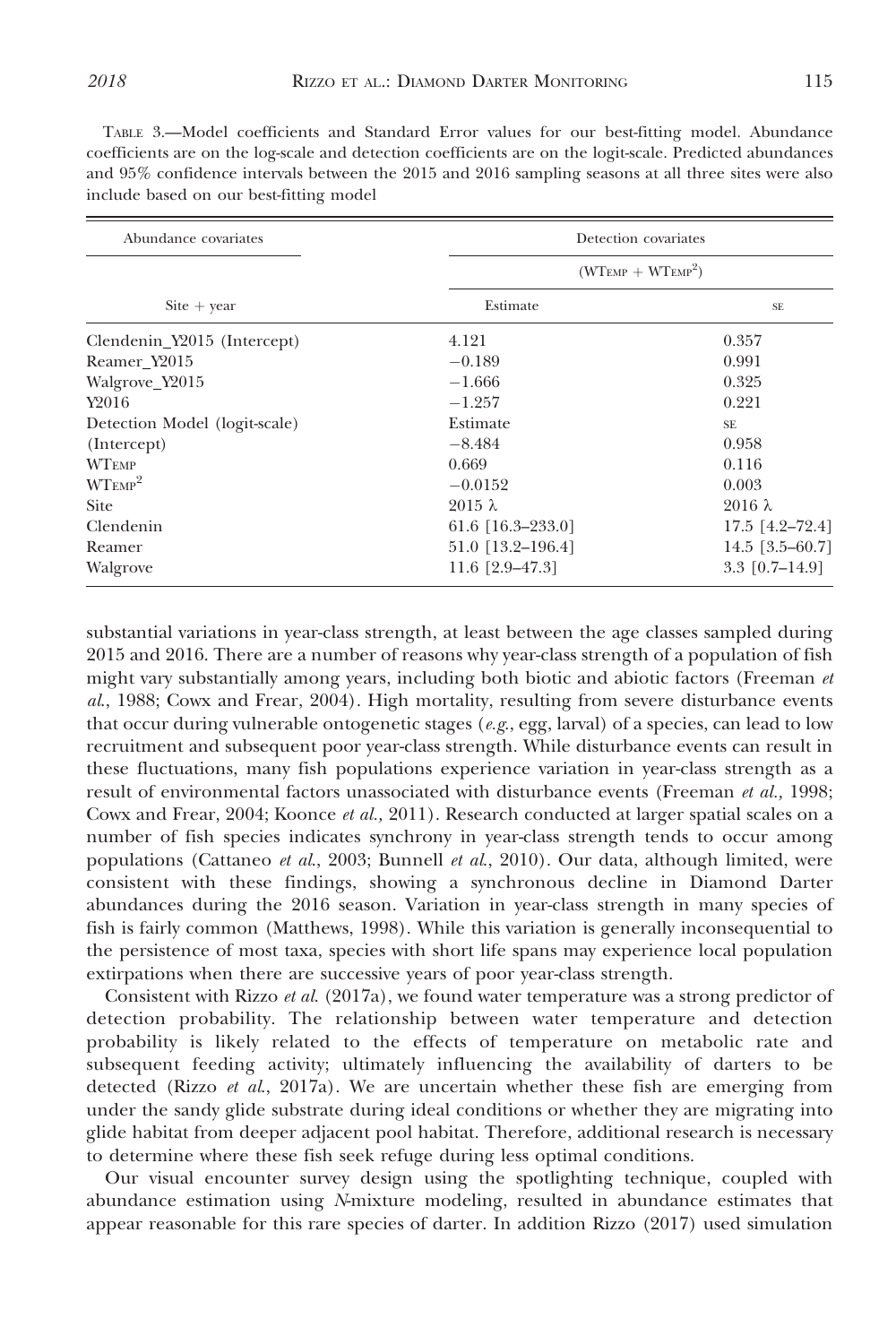experiments to validate that N-mixture models are capable of accurate abundance estimation based on the count and  $\phi$  distribution in this study system (Rizzo, 2017). We found large variability in mean estimated abundance among the three study sites during both years. Although the study was not designed to quantify predictors of abundance, one potential explanation is variation in microhabitat conditions at glide locations. Welsh et al. (2013) found Diamond Darters appeared to be associated with substrate that was primarily composed of sand, which is consistent with the higher abundances that we found at our sandier glide sites (*i.e.*, Clendenin and Reamer). Future research is needed to explicitly investigate factors (e.g., substrate type, glide size, etc.) that influence Diamond Darter abundance.

Gathering information on state variables and related parameters associated with rare species is a very difficult task; however, information of this nature is also most critical for the successful conservation of these species. In recent years there have been increased efforts to gather more information on rare species in an attempt to better protect them (MacKenzie *et al.*, 2005). This effort islargely possible because of advancements in statistical analyses and study design, allowing researchers to account for detection issues. Statistical techniques like N-mixture modeling have proven to be a powerful tool for abundance and detection modeling and have helped provide important information on these poorly understood species.

The nature of the Diamond Darter and the Elk River system have limited the ability of researchers to properly sample and therefore understand the life history of this endangered fish. However, N-mixture modeling has enabled us to determine factors influencing detection and subsequently estimate abundances, giving a brief glimpse of this fish's life history characteristics. While our results indicate that Diamond Darter abundances of individuals using glide habitat were not strongly affected by this extreme disturbance event, there is still much that is unknown about this fish or what environmental factors might affect abundances. Furthermore, it is still unknown if this flood event affected other ontogenetic stages of the Diamond Darter, resulting in a delayed affect years later. Although a difficult task, this information can only be obtained by continued monitoring efforts. It is suggested survey efforts at established sentinel sites be continued on an annual basis in order to help determine factors influencing year-class strength.

Acknowledgments.—The authors wish to thank NiSource and U.S. Fish and Wildlife Service for funding. We thank J. Aldinger, B. Crabill, K. Lambert, and R. Raesly for field assistance. Any use of trade, firm, or product names is for descriptive purposes only and does not imply endorsement by the U.S. Government. This study was performed under the auspices of West Virginia University IACUC protocol 12-0205.

#### LITERATURE CITED

- ALDOUS, A., J. FITZSIMONS, B. RICHTER, AND L. BACH. 2011. Droughts, floods and freshwater ecosystems: evaluating climate change impacts and developing adaptation strategies. Mar. Freshwater Res., 62:223–231.
- BAHADUR, R. AND W. B. SAMUELS. 2014. Modeling the fate and transport of a chemical spill in the Elk River, West Virginia. J. Environ. Eng., 141. http://dx.doi.org/10.1061/(ASCE)EE.1943–7870.0000930
- BROOK, B. W., N. S. SODHI, AND C. J. A. BRADSHAW. 2008. Synergies among extinction drivers under global change. Trends Ecol. Evol., 23:453–460.
- BUNNELL, D. B., J. V. ADAMS, O. T. GORMAN, C. P. MADENJIAN, S. C. RILEY, E. F. ROSEMAN, AND J. S. SCHAEFFER. 2010. Population synchrony of a native fish across three Laurentian Great Lakes: Evaluating the effects of dispersal and climate. Oecologia, 162:641–651.
- BURNHAM, K. P. AND D. R. ANDERSON. 2002. Model selection and multimodel inference: a practical information-theoretic approach. Springer-Verlag New York, Inc., New York, New York, USA.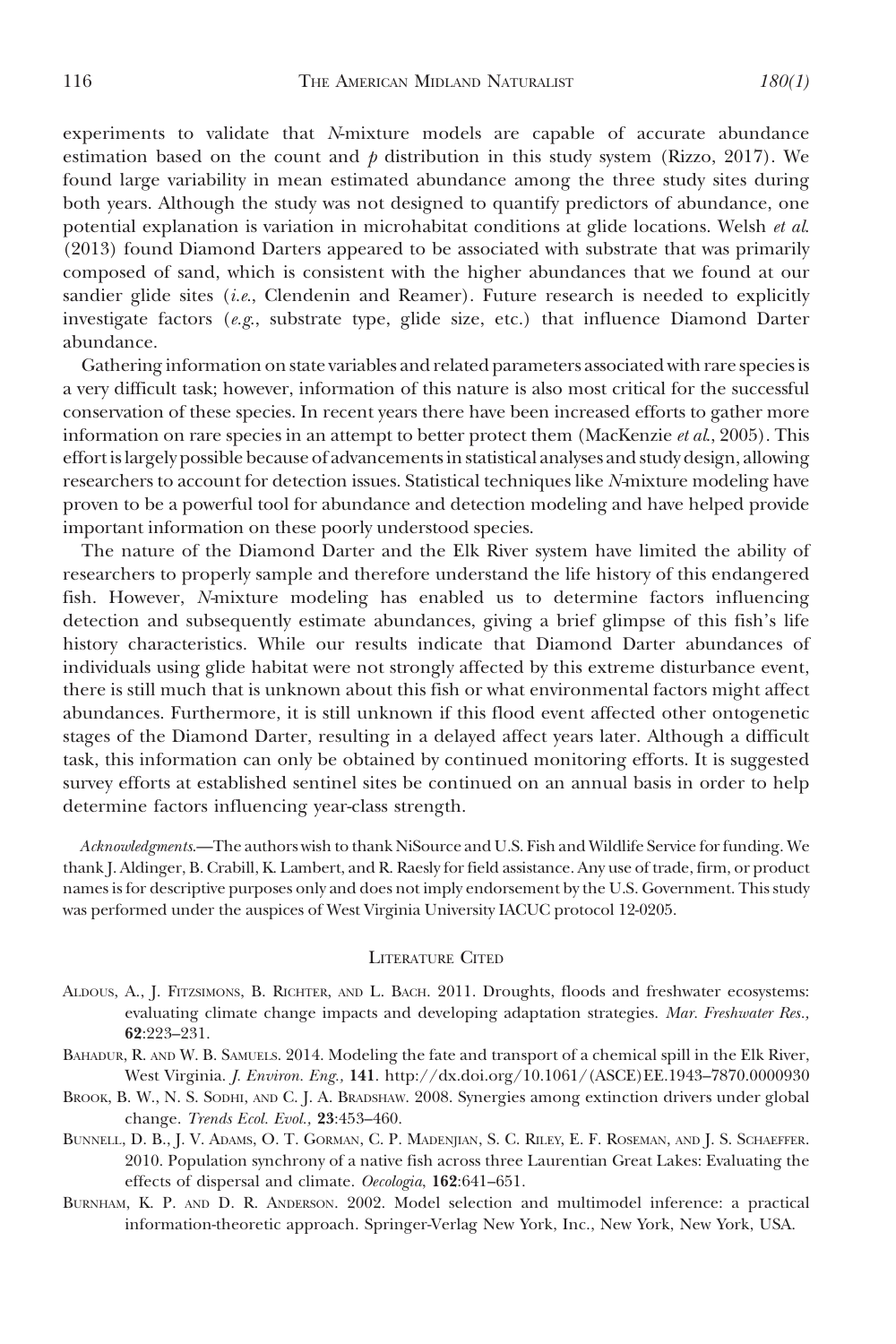- CARLSON, A. K., M. J. FINCEL, C. M. LONGHENRY, AND B. S. GRAEB. 2016. Effects of historic flooding on fishes and aquatic habitats in a Missouri River delta. Journal of Freshwater Ecology, 31:271–288.
- CATTANEO, F., B. HUGUENY, AND N. LAMOUROUX. 2003. Synchrony in brown trout, salmo trutta, population dynamics: a 'Moran effect' on early-life stages. Oikos, 100:43–54.
- CAUGHLEY, G. 1994. Directions in Conservation Biology. J. Anim. Ecol., 63:215–244.
- COLLINS, J. P., C. YOUNG, J. HOWELL, AND W. L. MINCKLEY. 1981. Impact of flooding in a Sonoran desert stream, including elimination of an endangered fish population (Poeciliopsis o. occidentalis, Poecilidae). Southwest. Nat., 26:415–423.
- COWX, I. G. AND P. A. FREAR. 2004. Assessment of year class strength in freshwater recreational fish populations. Fisheries Manag. Ecol., 11:117–123.
- DEATH, R. G., I. C. FULLER, AND M. G. MACKLIN. 2015. Resetting the river template: the potential for climate-related extreme floods to transform river geomorphology and ecology. Freshwater Biol., 60:2477–2496.
- DI LIBERTO AND T. NOAA. '''Thousand-year' downpour led to deadly West Virginia floods''. Climate.gov, 8 July 2016. Web. 15 Feb. 2017. https://www.climate.gov/news-features/event-tracker/ thousand-year-downpour-led-deadly-west-virginia-floods.
- DONOVAN, T. M. AND J. HINES. 2007. Exercises in occupancy modeling and estimation. http://www.uvm. edu/envnr/vtcfwru/spreadsheets/occupancy.htm
- ETNIER, D. A. AND W.C. STARNES. 1993. The Fishes of Tennessee. The Univ. of Tennessee Press, Knoxville.
- FISKE, I. J. AND R. B. CHANDLER. 2011. Unmarked: An R Package for fitting hierarchical models of wildlife occurrence and abundance. J. Stat. Softw., 43:1–23.
- FREEMAN, M. C., M. K. CRAWFORD, J. C. BATTETT, D. E. FACEY, M. G. FLOOD, J. HILL, D. J. STOUDER, AND G. D. GROSSMAN. 1988. Fish assemblage stability in a southern Appalachian stream. Can. J. Fish. Aquat. Sci., 45:1949–1958.
- GEORGE, S. D., B. P. BALDIGO, A. J. SMITH, AND G. R. ROBINSON. 2015. Effects of extreme floods on trout populations and fish communities in a Catskill Mountain river. Freshwater Biol., 60:2511-2522.
- GEORGE, S. G., W. T. SLACK, AND N. H. DOUGLAS. 1996. Demography, habitat, reproduction, and sexual dimorphism of the Crystal Darter, Crystallaria asprella (Jordan), from south-central Arkansas. Copeia, 1996:68–78.
- HELLMAIR, M. AND A. P. KINZIGER. 2014. Increased extinction potential of insular fish populations with reduced life history variation and low genetic diversity. PLOS ONE, 9:e113139.
- IPCC (INTERGOVERNMENTAL PANEL ON CLIMATE CHANGE). 2013. Climate change 2013: The Physical Science Basis. Contribution of Working Group I to the Fifth Assessment Report on Climate Change. Cambridge, UK: Cambridge University Press.
- JENTSCH, A., J. KREYLING, AND C. BEIERKUHNLEIN. 2007. A new generation of climate-change experiments: events, not trends. Front. Ecol. Environ., 5:365–374.
- KERY, M. AND J. A. ROYLE. 2016. Applied Hierarchical Modeling in Ecology: Analysis of distribution, abundance and species richness in R and BUGS, Volume 1. Academic Press/Elsevier Inc, San Diego, USA.
- LANDE, R. 1993. Risks of population extinction from demographic and environmental stochasticity and random catastrophes. Am. Nat., 142:911–927.
- LYTLE, D. A. AND N. L. POFF. 2004. Adaptations to natural flow regimes. Trends Ecol. Evol. 19:94-100.
- MACKENZIE, D. I., J. D. NICHOLS, N. SUTTON, K. KAWANISHI, AND L. L. BAILEY. 2005. Improving inferences in population studies of rare species that are detected imperfectly. Ecol. 86:1101–1113.
- MATTHEWS, W. J. 1998. Patterns in freshwater fish ecology. Chapman and Hall, New York, NY.
- MAZEROLLE, M. J. 2016. Package 'AICcmodavg': model selection and multimodel inference based on (Q)AIC(c). R package version 2.0-4. http://cran.r-project.org/web/packages/AICcmodavg
- R DEVELOPMENT CORE TEAM. 2017. R: a language and environment for statistical computing. R Foundation for Statistical Computing, Vienna, Austria. ISBN 3-900051-07-0, URL http://www.R-project.org.
- RIZZO, A. 2017. Development of techniques for assessment of population characteristics of the federally endangered Diamond Darter (PhD Dissertation). Retrieved from ProQuest Dissertations and Theses database. (UMI No. 10602023).